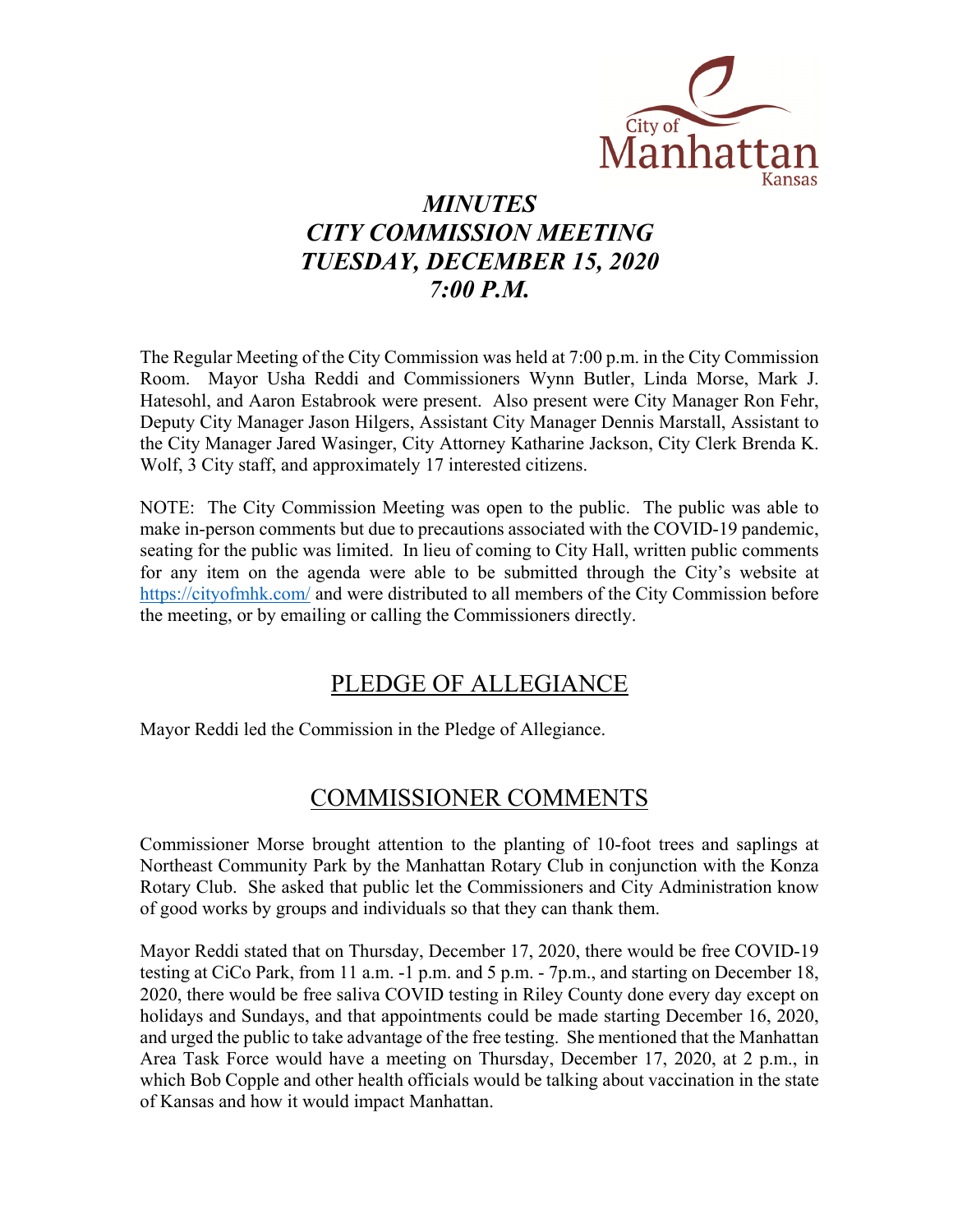**Minutes** City Commission Meeting December 15, 2020 Page 2

## CONSENT AGENDA

(\* denotes those items discussed)

### **MINUTES**

The Commission approved the minutes of the Regular City Commission Meeting held Tuesday, December 1, 2020.

### **CLAIMS REGISTER NO. 2958**

The Commission approved Claims Register No. 2958 authorizing and approving the payment of claims from November 25, 2020 – December 8, 2020, in the amount of \$6,191,679.21.

## **LICENSES**

The Commission approved a **Merchant Guard Agency License** for calendar year 2021 for Prudential Security, Inc., 20600 Eureka Road #900, Taylor, Michigan; Smart Security, Inc., 625 South Anna Street, Wichita, Kansas; and Vend-Tech Enterprise, LLC, 250 North Rock Road Suite 360, Wichita, Kansas; a **Tree Maintenance License** for calendar year 2021 for Shiver Me Timbers, 4521 Freeman Road; and an annual **Cereal Malt Beverages Off-Premises License** for Shop Quik #11, 3108 Anderson Avenue; Shop Quik #12, 430 Fort Riley Boulevard; Shop Quik #14, 529 Richards Drive; Shop Quik #16, 1127 Bluemont Avenue; and Shop Quik #18, 1005 Scenic Landing.

## **ORDINANCE NO. 7518 – EXTEND - FACE MASK REQUIREMENTS**

The Commission approved Ordinance No. 7518 amending Section 22-73 of the City Code extending the term of the face mask ordinance requirements to 11:59 p.m. on April 1, 2021.

## **\* RESOLUTION NO. 121520-A – TEMPORARY ALCOHOL PERMIT – DOWNTOWN SIDEWALK PLATFORMS – WAIVE FEE FOR 2021**

The Commission approved Resolution No. 121520-A authorizing City Administration to administer a temporary permit program to allow the sale, service and consumption of alcohol within City right-of-way; approved platform dining areas downtown and waived fees for 2021.

\* **RESOLUTION NO. 121520-B – TEMPORARY EXPANSION OF RETAIL AND FOOD ESTABLISHMENT ON CITY PROPERTY – WAIVE FEE FOR 2021**

The Commission approved Resolution No. 121520-B authorizing City Administration to administer a temporary permit program to expand retail and food service establishments onto City property and waived fees for 2021.

## **RESOLUTION NO. 121520-C – 2020 CITY BOUNDARY**

The Commission approved Resolution No. 121520-C establishing and defining the boundaries of the City of Manhattan, Kansas, as of December 15, 2020.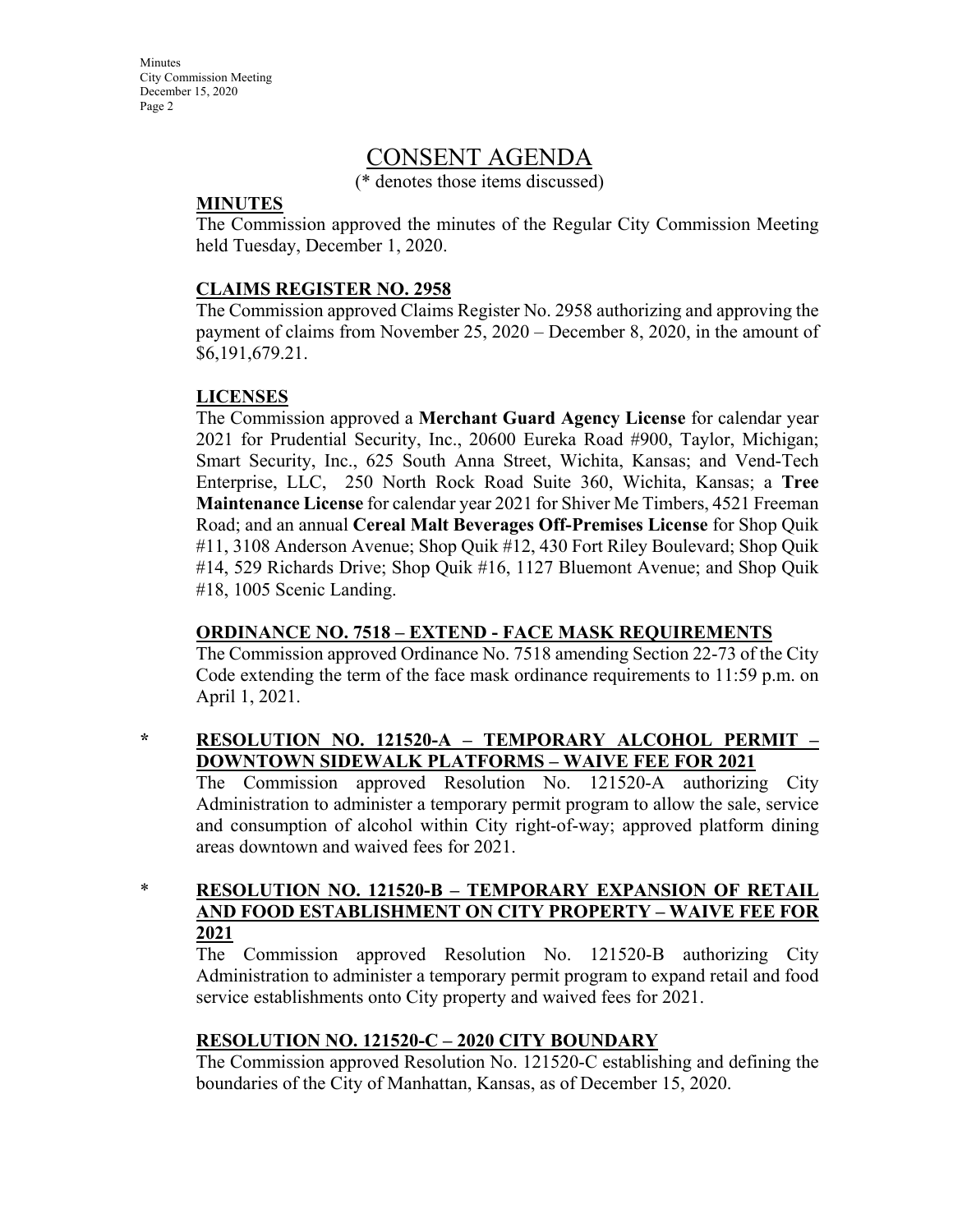## **RESOLUTION NO. 121520-D – TEMPORARY CITY OPERATIONS – COVID-19 PANDEMIC**

The Commission approved Resolution No. 121520-D which temporarily changes some aspects of how the City operates its affairs during the pandemic, to expire on April 1, 2021.

## **RESOLUTION NO. 121520-E – CONDEMNATION – EASEMENTS – LEVEE PROJECT (SM1813)**

The Commission approved Resolution No. 121520-E declaring it is necessary to acquire the subject easements on the properties listed by the power of eminent domain for the Manhattan Levee Flood Risk Management Project (SM1813/SP1908), and directing the Director of Public Works/City Engineer or SMH Consultants, of Manhattan, Kansas, to complete and file with the City Clerk surveys of the necessary easements.

## **RESOLUTION NO. 121520-F – INVESTMENT POLICY**

The Commission approved Resolution No. 121520-F re-affirming expanded investment powers for the City of Manhattan based on final approval from the Pooled Money Investment Board.

### **REQUEST FOR PROPOSALS – DESIGN/BUILD CONTRACT - KIDSCAPE AT THE FLINT HILLS DISCOVERY CENTER**

The Commission, pursuant to Charter Ordinance No. 44, approved the use of a Design/Build process for procuring the design and construction of the second floor Kidscape at the Flint Hills Discovery Center; authorized City Administration to issue a Request for Proposals for a Design/Build Contract for design/construction of the second floor Kidscape at the Flint Hills Discovery Center; and appointed Commissioner Morse to serve on the Selection Committee Kidscape at the Flint Hills Discovery Center:

## **2021 CONTRACT – MANHATTAN CENTER FOR THE ARTS**

The Commission approved a contract as budgeted in the 2021 City Budget and authorized the Mayor and City Clerk to execute said contract with the Manhattan Center for the Arts.

## **2021 CONTRACT – THE WOLF HOUSE MUSEUM**

The Commission approved a contract as budgeted in the 2021 City Budget and authorized the Mayor and City Clerk to execute said contract with the Wolf House Museum.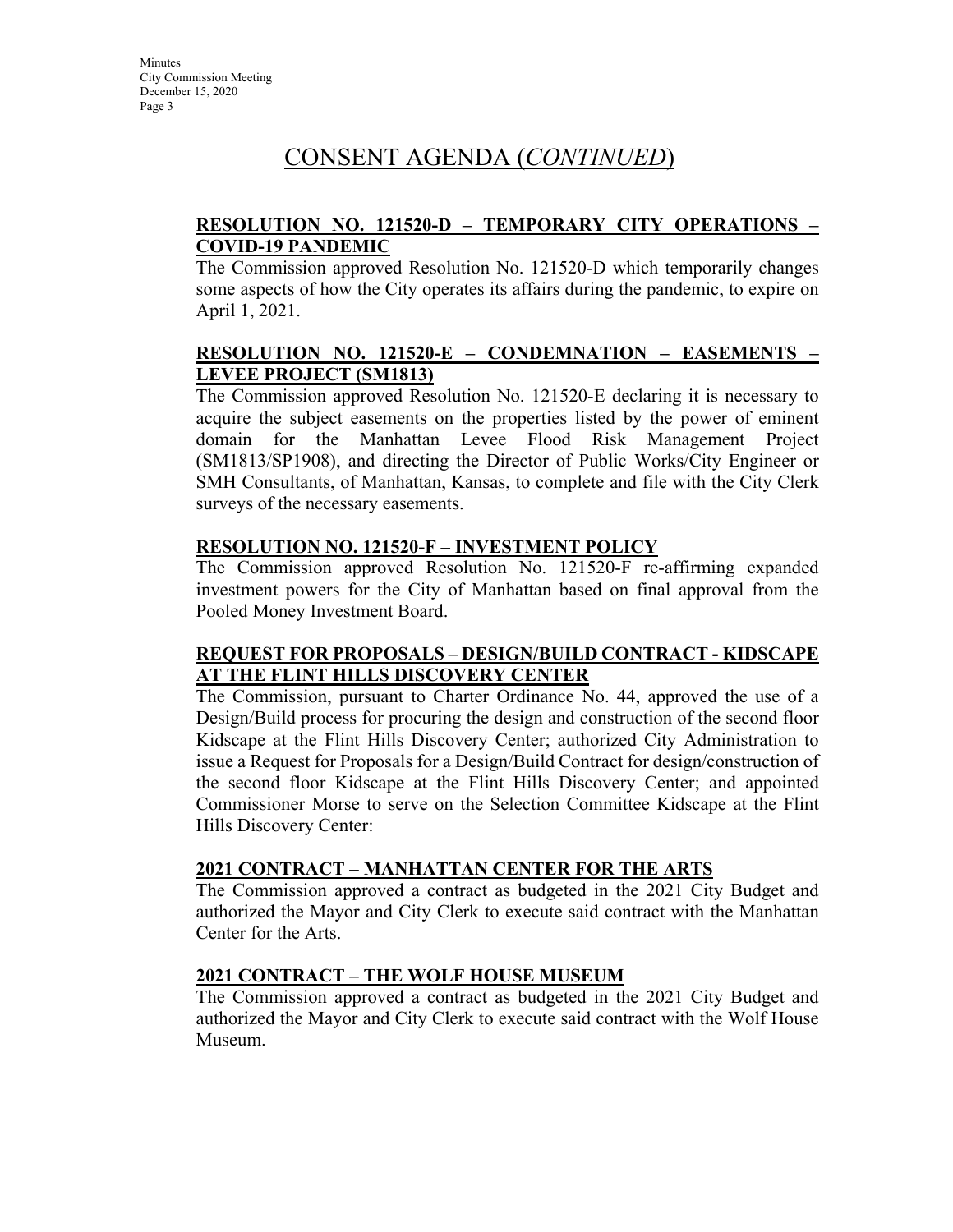## **2021 CONTRACT – DOWNTOWN MANHATTAN, INC.**

The Commission approved a contract as budgeted in the 2021 City Budget and authorized the Mayor and City Clerk to execute said contract with Downtown Manhattan, Inc.

## **2021 CONTRACT – AGGIEVILLE BUSINESS ASSOCIATION**

The Commission approved a contract as budgeted in the 2021 City Budget and authorized the Mayor and City Clerk to execute said contract with the Aggieville Business Association.

## **2021 CONTRACT – FLINT HILLS AREA TRANSPORTATION AGENCY**

The Commission approved a contract as budgeted in the 2021 City Budget and authorized the Mayor and City Clerk to execute said contract with the Flint Hills Area Transportation Agency.

## **2021 CONTRACTS – SOCIAL SERVICES ADVISORY BOARD AGENCIES**

The Commission approved a contract as budgeted in the 2021 City Budget and authorized the Mayor and City Clerk to execute said contract with the Social Services Advisory Board agencies *(See Attachment No. 1)*.

## **2021 CONTRACTS – SPECIAL ALCOHOL FUND AGENCIES**

The Commission approved a contract as budgeted in the 2021 City Budget and authorized the Mayor and City Clerk to execute said contract with the Special Alcohol Fund agencies *(See Attachment No. 2)*.

### **AMENDMENT - 2020 BOYS AND GIRLS CLUB SOCIAL SERVICES PROPOSAL**

The Commission approved amending the 2020 Boys & Girls Club Social Services Proposal.

## **2021 CONTRACT – AGGIEVILLE BUSINESS IMPROVEMENT DISTRICT**

The Commission authorized the Mayor and City Clerk to execute the 2021 Aggieville Business Improvements District contract.

## **2021 CONTRACT – DOWNTOWN BUSINESS IMPROVEMENT DISTRICT**

The Commission authorized the Mayor and City Clerk to execute the 2021 Downtown Business Improvements District contract.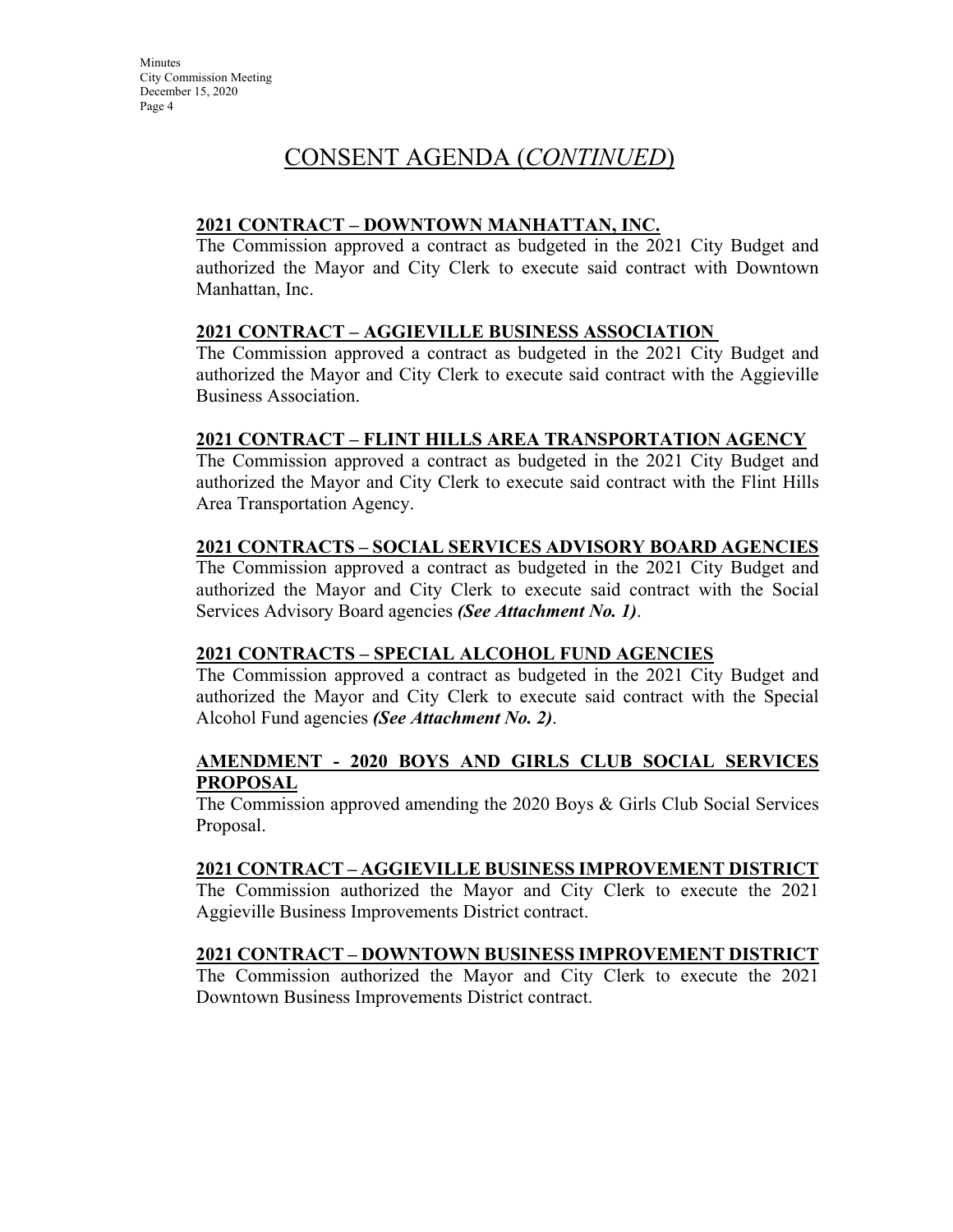## **CONTRACT – ANIMAL SHELTER SERVICES – CITY OF LEONARDVILLE**

The Commission authorized the Mayor and City Clerk to execute a contract with the City of Leonardville to allow the delivery of dogs and cats from its jurisdiction to the T. Russell Reitz Animal Shelter and to empower the City of Manhattan to accept and dispose of animals delivered to the Shelter by the contracted entity.

## **CONTRACT – ANIMAL SHELTER SERVICES – CITY OF OGDEN**

The Commission authorized the Mayor and City Clerk to execute a contract with the City of Ogden to allow the delivery of dogs and cats from its jurisdiction to the T. Russell Reitz Animal Shelter and to empower the City of Manhattan to accept and dispose of animals delivered to the Shelter by the contracted entity.

## **CONTRACT – ANIMAL SHELTER SERVICES – CITY OF RILEY**

The Commission authorized the Mayor and City Clerk to execute a contract with the City of Riley to allow the delivery of dogs and cats from its jurisdiction to the T. Russell Reitz Animal Shelter and to empower the City of Manhattan to accept and dispose of animals delivered to the Shelter by the contracted entity.

## **CONTRACT – ANIMAL SHELTER SERVICES – CITY OF ST. GEORGE**

The Commission authorized the Mayor and City Clerk to execute a contract with the City of St. George to allow the delivery of dogs and cats from its jurisdiction to the T. Russell Reitz Animal Shelter and to empower the City of Manhattan to accept and dispose of animals delivered to the Shelter by the contracted entity.

## **CONTRACT – ANIMAL SHELTER SERVICES – CITY OF WAMEGO**

The Commission authorized the Mayor and City Clerk to execute a contract with the City of Wamego to allow the delivery of dogs and cats from its jurisdiction to the T. Russell Reitz Animal Shelter and to empower the City of Manhattan to accept and dispose of animals delivered to the Shelter by the contracted entity.

## **CONTRACT – ANIMAL SHELTER SERVICES – POTTAWATOMIE COUNTY**

The Commission authorized the Mayor and City Clerk to execute a contract with Pottawattamie County to allow the delivery of dogs and cats from its jurisdiction to the T. Russell Reitz Animal Shelter and to empower the City of Manhattan to accept and dispose of animals delivered to the Shelter by the contracted entity.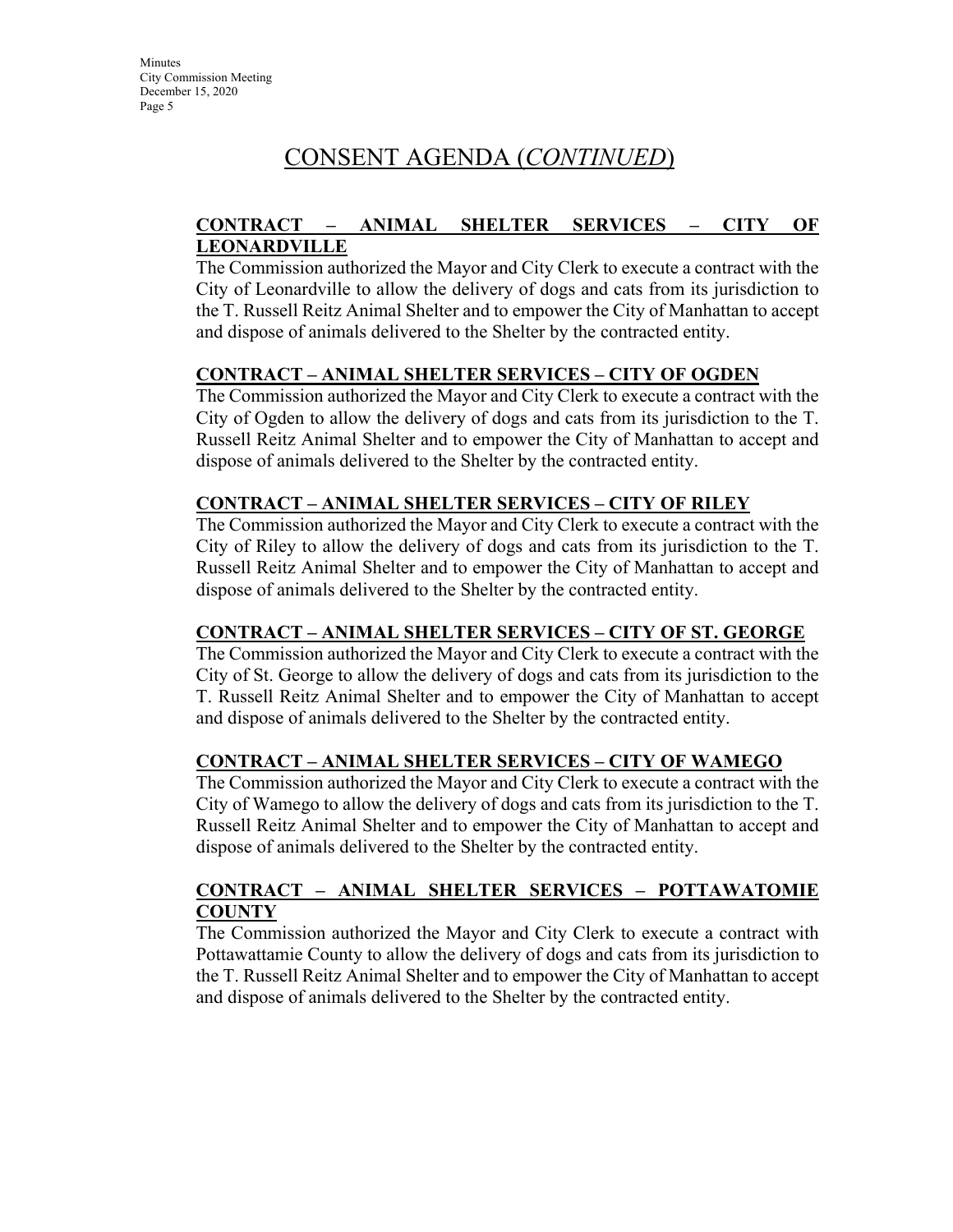## **MASTER SERVICE AGREEMENT – NETWORKS PLUS - MICROSOFT OFFICE 365, MICROSOFT ENTERPRISE MOBILITY AND SECURITY E5, AND DATTO SAAS BACKUP PROTECTION**

The Commission authorized City Administration to finalize and execute a Master Service Agreement with Networks Plus for Microsoft Office 365, Microsoft Enterprise Mobility and Security E5, and Datto SaaS Backup Protection.

## **SECOND AMENDMENT – EMERGENCY COMMUNICATIONS RADIOS – CITY OF RILEY**

The Commission authorized the Mayor and City Clerk to execute a Second Amendment to the Radio Communication Systems User Agreement, to include the City of Riley as a user on the radio communications system and to purchase radios through the Riley County, Kansas, Board of County Commissioners contract with Harris Corporation.

### **SOLE SOURCE PURCHASE – AUTOMATED METER READING SYSTEM**

The Commission approved a sole-source purchase in the total amount of \$236,544.00 for an Automated Meter Reading System – Purchase Proposal for Meter Transmission Units, from Mountain States Pipe and Supply Company, of Colorado Springs, Colorado.

#### **BOARD APPOINTMENTS**

The Commission approved the following appointments by Mayor Reddi to various boards and committees of the City.

## *[Aggieville](http://www.cityofmhk.com/DocumentCenter/View/21758) Business Improvement District Advisory Board*

Re-appointment of David Sauter, 1912 Stratton Circle, to a three-year term, which will begin January 1, 2021, and will expire December 31, 2023.

## *[Bicycle and Pedestrian Advisory Committee](http://www.cityofmhk.com/DocumentCenter/View/21758)*

Re-appointment of Joseph Edmunds, 360 Zeandale Road, to a three-year Riley County recommended term, which begins immediately, and will expire October 31, 2023.

Re-appointment of Carol Sevin, 1030 Pierre Street, to a three-year Kansas State University recommended term, which begins immediately, and will expire October 31, 2023.

## *Riley County Park Board*

Recommendation of Mike Roediger, 1419 Beechwood Terrace, to the Riley County Commission to continue serving on the Board as the City's appointment.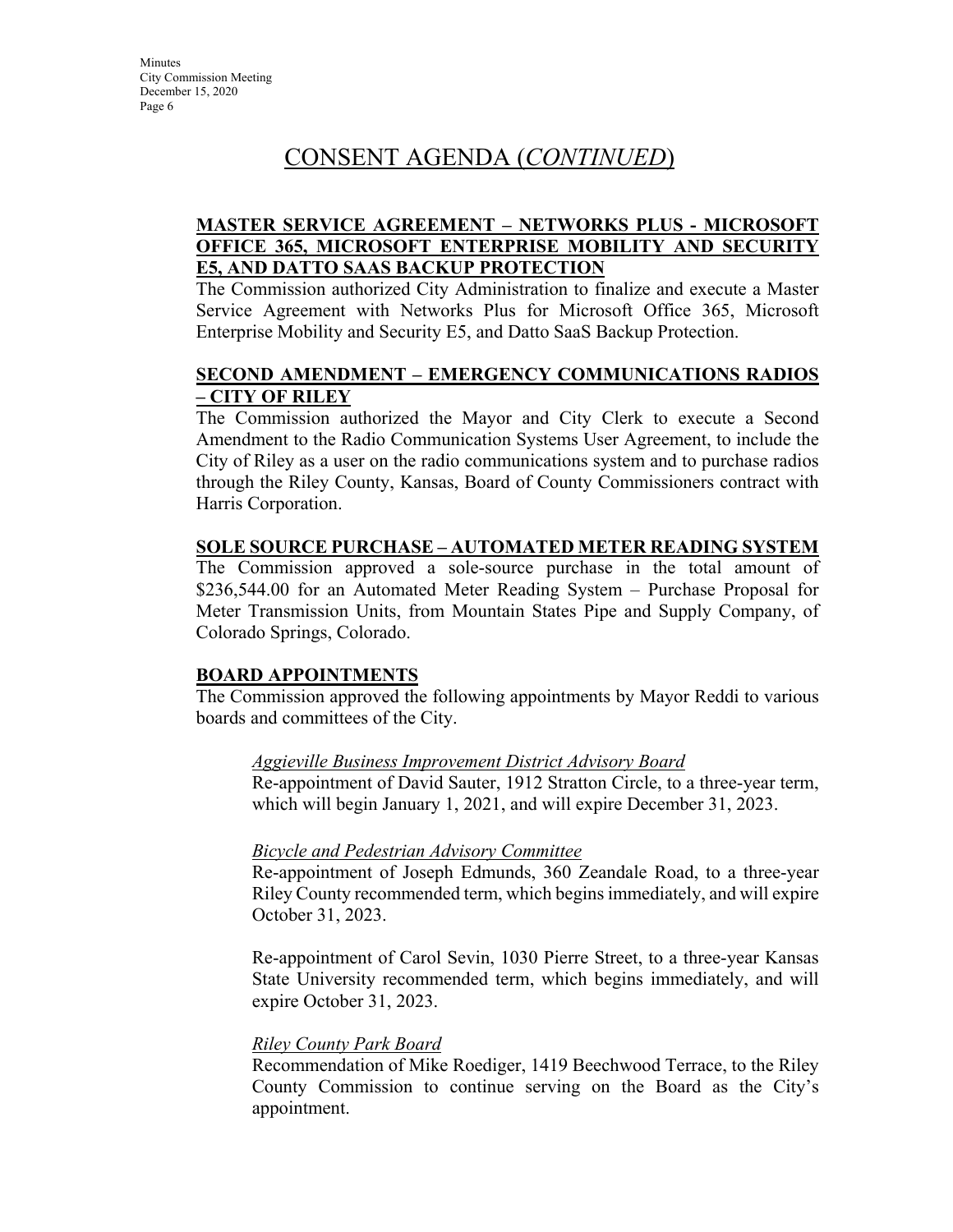### **BOARD APPOINTMENTS** *(CONTINUED)*

*Social Services Advisory Board*

Appointment of Adam Simpson, 1001 Bluemont Avenue, Apartment #2, to a three-year term, which begins immediately, and will expire June 30, 2023.

### **\* RESOLUTION NO. 121520-G – CONDEMNATION – AGGIEVILLE PARKING GARAGE PROJECT (AG1903) AND LARAMIE STREET (AG1902)**

Mayor Reddi asked that the item be moved to the end of the General Agenda.

Mayor Reddi opened the public comments.

Gina Scroggs, Executive Director, Downtown Manhattan, Inc., spoke in support of the waiver of fees to protect small businesses and asked the Commission to continue to waive fees for 2021.

Lindsay Hufnagel, Owner, Boutique, 318 Poyntz Avenue, and Pine & Plaid, 320 Poyntz Avenue, stated that Downtown businesses were appreciative of dining platforms and open air market initiative approved by the Commission in 2020 and asked the Commission to approve the temporary expansion of the premises resolution for use of City property and waiver of fees for 2021.

Hearing no other comments, Mayor Reddi closed the public comments. There were no written public comments submitted for any of the Consent Agenda items.

After discussion, Commissioner Estabrook moved to approve the consent agenda with the exception of Item R, RESOLUTION NO. 121520-G – CONDEMNATION AGGIEVILLE PARKING GARAGE PROJECT (AG1903) AND LARAMIE STREET (AG1902), which was moved to the end of the General Agenda. Commissioner Morse seconded the motion. On a roll call vote, motion carried 5-0 with the exception of Item E, TEMPORARY ALCOHOL PERMIT – DOWNTOWN SIDEWALK PLATFORMS – WAIVE FEE FOR 2021, and TEMPORARY EXPANSION OF RETAIL AND FOOD ESTABLISHMENT ON CITY PROPERTY – WAIVE FEE FOR 2021, which carried 4-1 with Mayor Reddi voting against, and Item D, ORDINANCE NO. 7518 – EXTEND - FACE MASK REQUIREMENTS, which carried 4-1 with Commissioner Hatesohl voting against.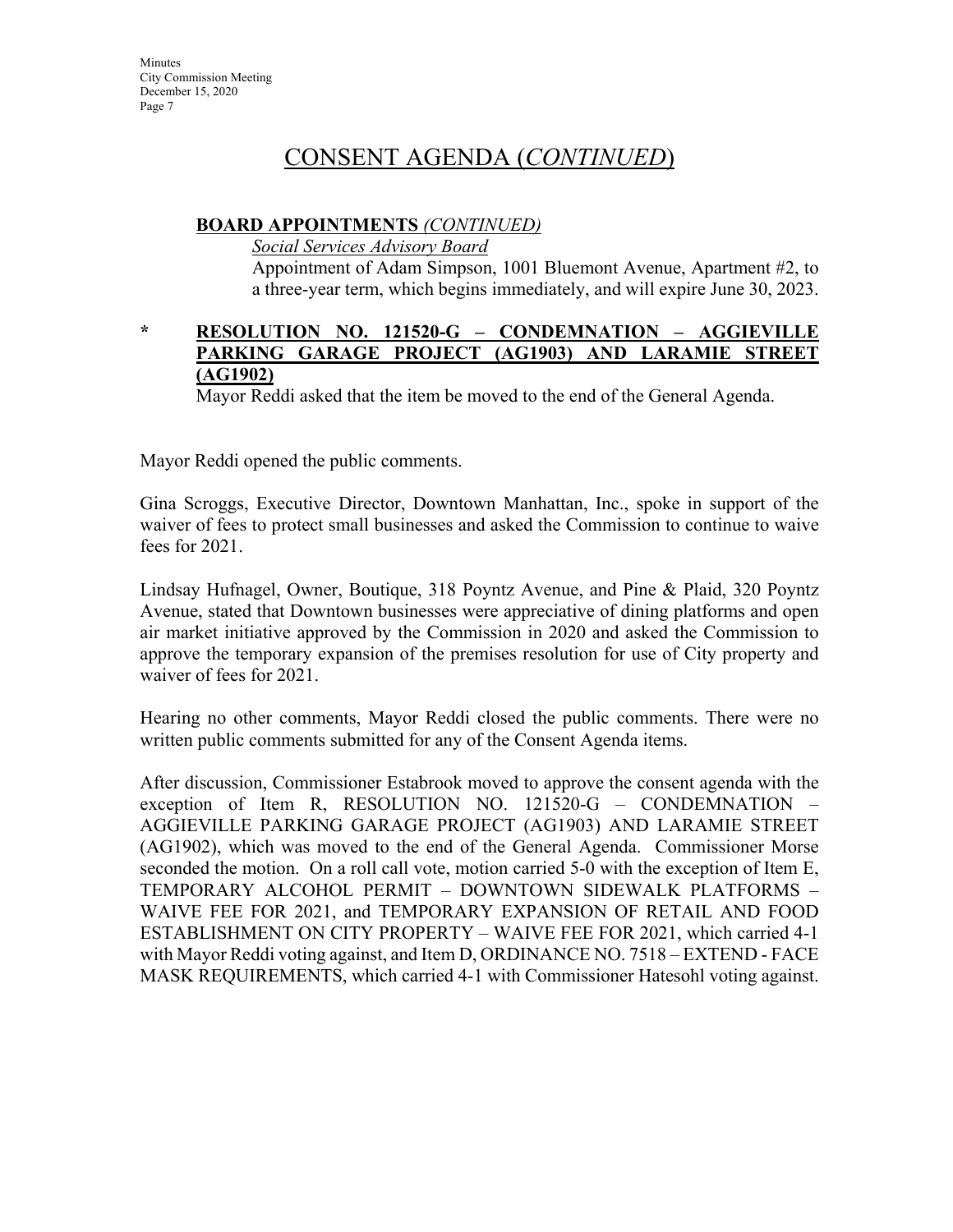**Minutes** City Commission Meeting December 15, 2020 Page 8

## GENERAL AGENDA

### **2020 YEAR END REPORTS/2021 AGREEMENTS - CHAMBER OF COMMERCE ECONOMIC DEVELOPMENT, FORT RILEY PROMOTION SERVICES, AND TOURISM AND CONVENTION**

Jason Smith, President and Chief Executive Officer, Manhattan Area Chamber of Commerce; Kent Glasscock, Chief Executive Officer, Kansas State University Innovation Partners; Daryn Soldan, Director of Economic Development, Manhattan Area Chamber of Commerce; Sarah Siders, Executive Director, Spark; Rebecca Robinson, Chief Corporate Engagement and Economic Development Officer, Kansas State University Innovation Partners; and Jason Hilgers, Deputy City Manager, City of Manhattan, presented the first unified economic development report and answered questions from the Commission.

Larie Schoap, Chair, Manhattan Area Chamber of Commerce Board, presented Mayor Reddi a plaque of appreciation for her outstanding service and leadership over the past year.

Janet Nichols, Military Community Liaison, Manhattan Area Chamber of Commerce, highlighted Military Relations Committee events for 2020. She answered questions from the Commission.

Bernie Haney, Chair, Convention and Visitor Bureau (CVB) Steering Committee Advisory Board, highlighted the struggles for 2020 in tourism.

Karen Hibbard, Director, Convention and Visitors Bureau, provided the fourth quarter CVB presentation. She then answered questions from the Commission.

Jason Hilgers, Deputy City Manager, highlighted the three Chamber contracts and transient guest tax.

Jason Smith, President and Chief Executive Officer, Manhattan Area Chamber of Commerce, answered questions from the Commission.

Mayor Reddi opened the public comments.

Hearing no comments, Mayor Reddi closed the public comments. There were no written public comments submitted for this item.

After discussion, Commissioner Morse moved to authorize City Administration to finalize and the Mayor and City Clerk to execute the Fort Riley Promotion, Economic Development, and Tourism and Convention contracts for 2021 with the Manhattan Area Chamber of Commerce. Commissioner Hatesohl seconded the motion. On a roll call vote, motion carried 5-0.

At 9:15 p.m., the Commission took a short break.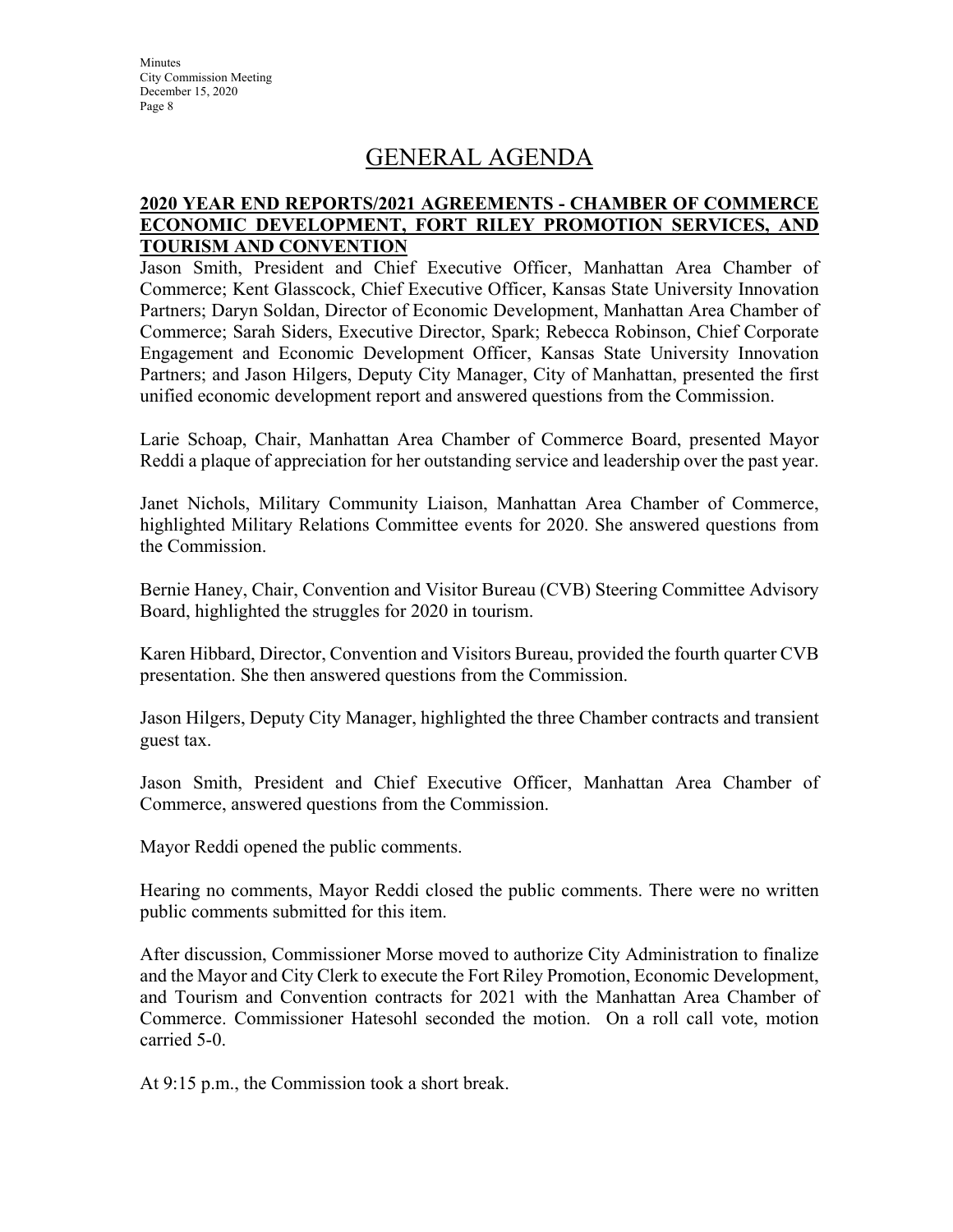## GENERAL AGENDA (*CONTINUED*)

### **DISCUSSION - HOUSING ADVISORY BOARD AND OTHER HOUSING INITIATIVES**

Dennis Marstall, Assistant City Manager, presented highlights from previous housing conversations, community surveys from 2017 and 2019, the 2020 sales tax question with Workforce Housing Initiatives, and the scope of the 2021 Housing Study, and asked Commission to clarify what the Housing Advisory Board should address.

Mayor Reddi opened the public comments.

Donna Schenk-Hamlin, 1922 Leavenworth Street, stated she was encouraged to hear the common ground with focus on workforce housing and could see a generic housing advisory board with a cross section of the community. She stated that she was working to set up a study circle series on what it entails to create an appropriate Manhattan community housing trust.

Hearing no other comments, Mayor Reddi closed the public comments. There were two written public comments submitted for this item.

The Commission discussed having the Housing Advisory Board focus on a variety of issues including work force housing, incentives for first time homeowners, relocation incentives, housing initiatives for retirees, coordinate rejuvenate/revitalize existing housing with Community Development, and look into a housing trust or land trust, plus identify federal resources, rather than focus on rental or inspection issues. The Commission discussed its desire to see a proposal for the creation of a Housing Advisory Board in January or February, with a membership that consisted of stakeholders in housing as well as citizens at-large.

As this was a discussion item, the Commission took no formal action.

## **DISCUSSION - DIVERSITY, EQUITY AND INCLUSION TASK FORCE**

Usha Reddi, Mayor, presented her vision/intent of a temporary Diversity, Equity and Inclusion Task Force.

Ron Fehr, City Manager, provided additional information and answered questions from the Commission.

There were 10 written public comments submitted for this item.

After discussion, Commissioner Estabrook moved to approve the creation of the DEI task force and authorize the Mayor to make appointments, subject to the consent of the Commission, at the January  $5<sup>th</sup>$  Old Business section of the meeting. Commissioner Morse seconded the motion. On roll call vote, motion carried 3-1-0 with Commissioner Hatesohl voting against and Commissioner Butler abstaining.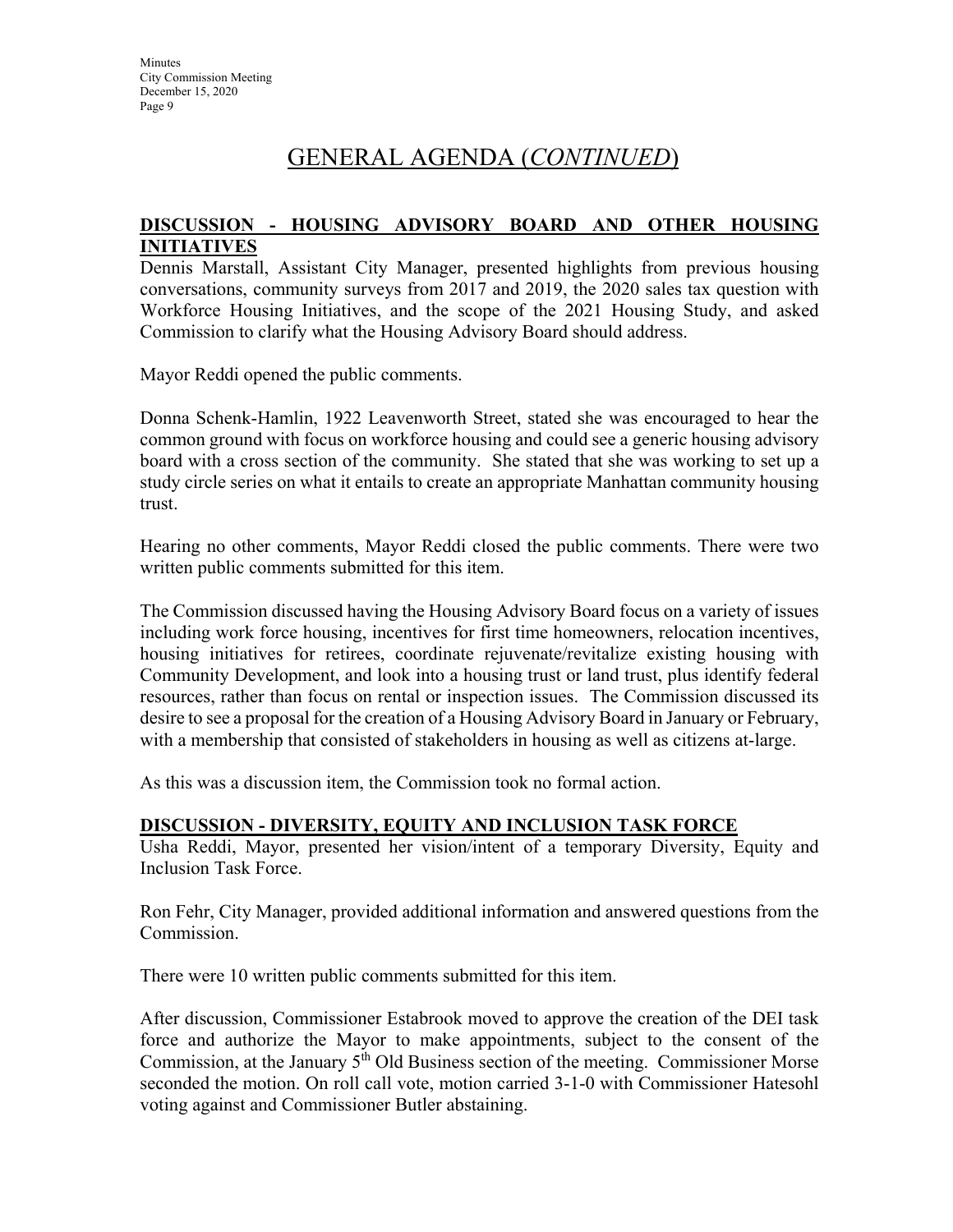## *ITEM REMOVED FROM CONSENT AGENDA*

## **RESOLUTION NO. 121520-G – CONDEMNATION – AGGIEVILLE PARKING GARAGE PROJECT (AG1903) AND LARAMIE STREET (AG1902)**

Ron Fehr, City Manager, and Jason Hilgers, Deputy City Manager, provided additional information for the Commission.

There were no written public comments submitted for this item.

After discussion, Commissioner Butler moved to approve Resolution No.121520-G declaring it is necessary to acquire the property interests on the properties listed by the power of eminent domain for the Aggieville Parking Garage Project (AG1903) and the associated street and utility projects (AG1902), and direct staff to complete and file a survey of the necessary interests. Commissioner Estabrook seconded the motion. On a roll call vote, motion carried 5-0.

## **ADJOURNMENT**

At 11:05 p.m., the Commission adjourned.

 $J\mathcal{D}$ lende  $\kappa$ . Way

Brenda K. Wolf, CMC, City Clerk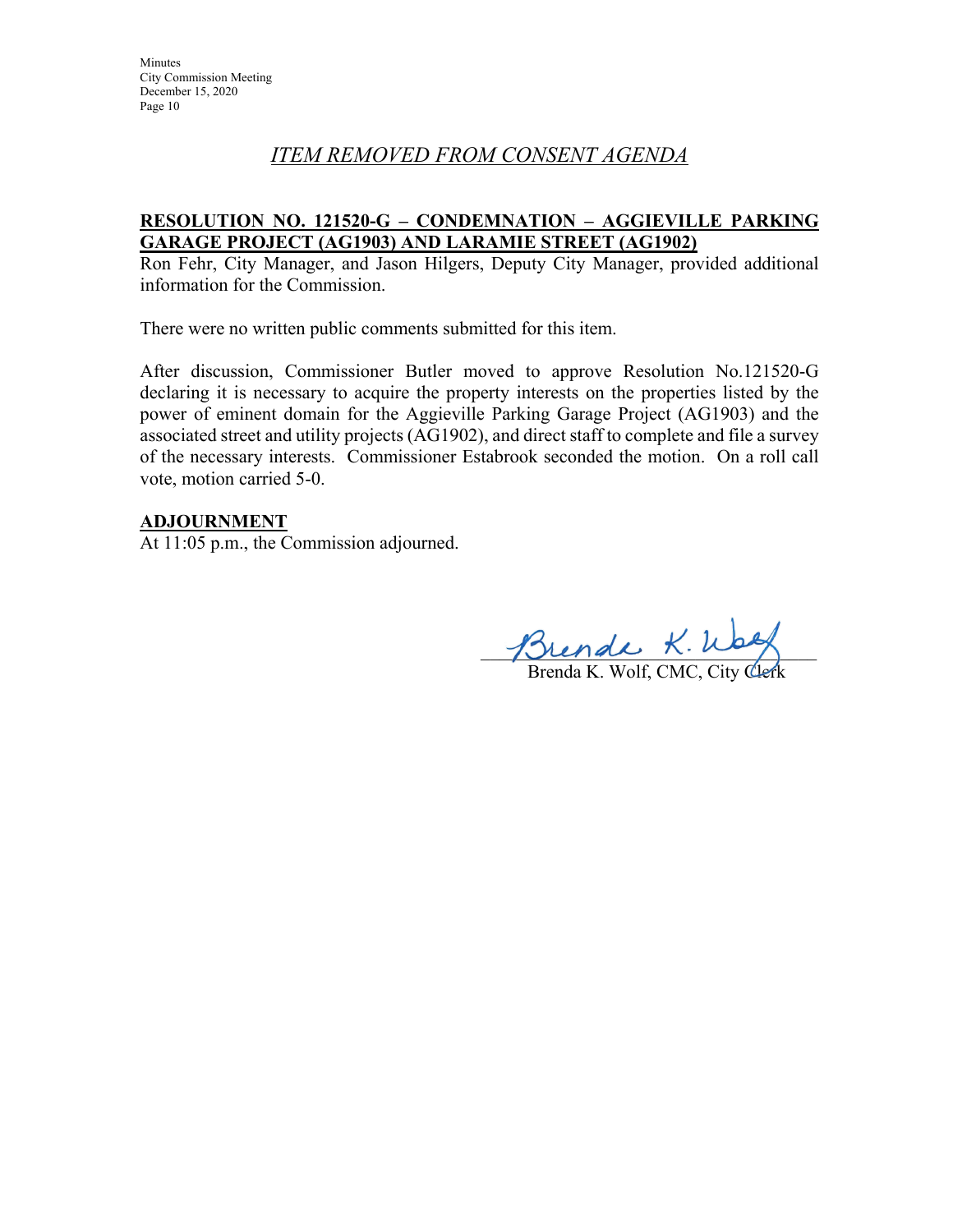Minutes City Commission Meeting December 15, 2020 Page 11

*Attachment No. 1*

| Social Services Advisory Board (SSAB) |           |
|---------------------------------------|-----------|
| Big Brothers/Big Sisters              | \$30,000  |
| Boys & Girls Club                     | \$45,865  |
| Crisis Center                         | \$48,800  |
| Homecare & Hospice                    | \$50,812  |
| Kansas Legal Services                 | \$40,000  |
| <b>KSU Child Development Center</b>   | \$43,432  |
| Manhattan Emergency Shelter           | \$86,768  |
| Morning Star Inc., CRO                | \$12,000  |
| Shepherd's Crossing                   | \$50,000  |
| Sunflower CASA Project, Inc.          | \$56,000  |
| Thrive                                | \$14,000  |
| Total                                 | \$477,677 |
|                                       |           |